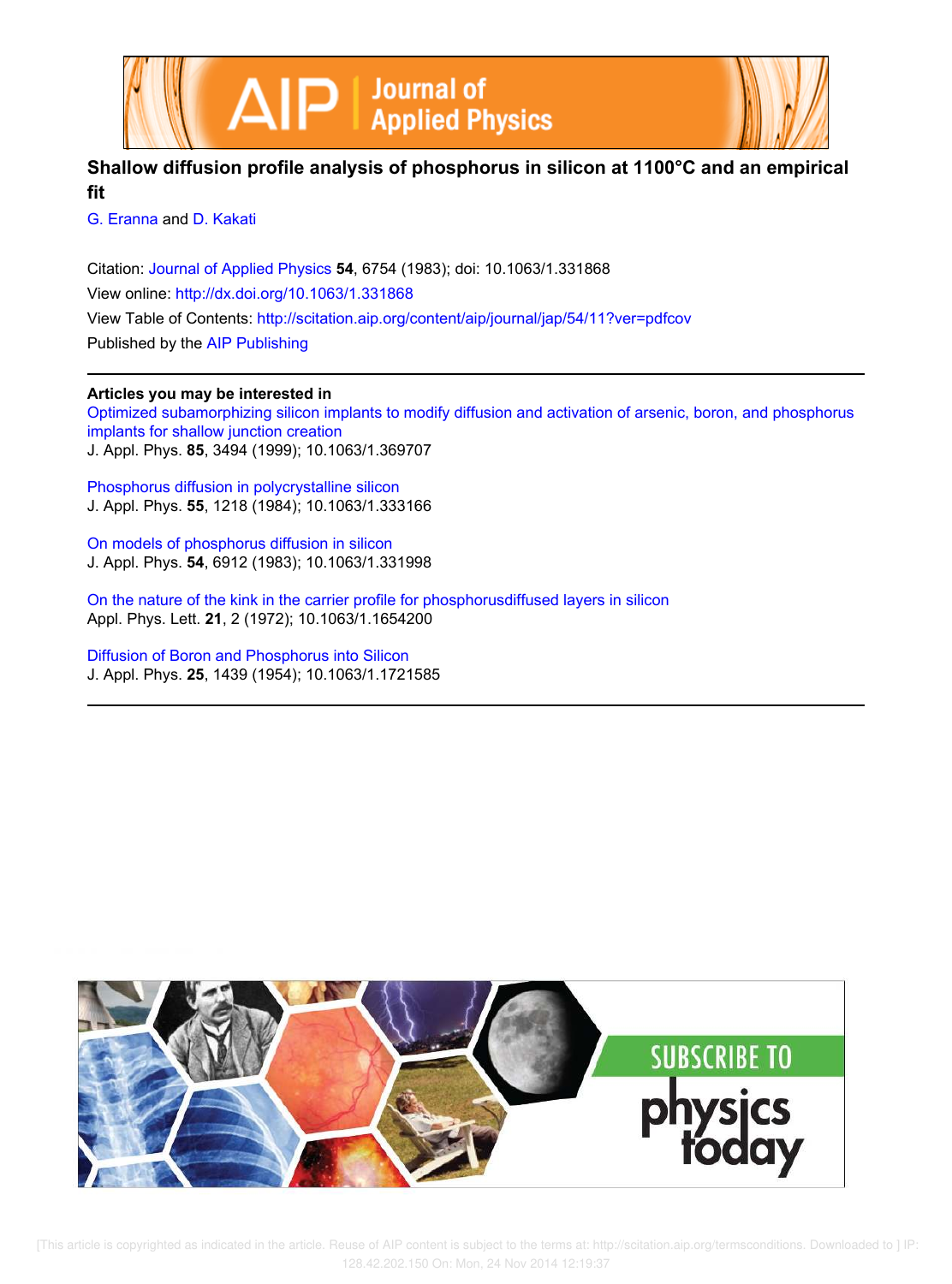## **Shallow diffusion profile analysis of phosphorus in silicon at 1100 °C and an empirical fit**

G. Eranna

Centre for Systems and Devices, Indian Institute of Technology, Madras 600 036, India

D. Kakati<sup>a)</sup>

*Department 0/ Electrical Engineering, Kuwait University, Kuwait* 

(Received 12 November 1982; accepted for publication 31 May 1983)

A detailed study of a phosphorus diffusion profile in silicon at ll00'C was made by repeated removal of silicon layers and resistivity measurements by observing the limitations of four-point probe voltage and currents [Solid-State Electron. 25, 611 (1982)]. The results confirmed that the phosphorus diffusion profile is not always given by an error function and on the contrary, a distinct kink and tail structure occurs in the profile. The observed data seems to agree with the concept of two diffusion coefficients proposed by Tsai [Proc. IEEE 57, 1499 (1969)] for temperatures below 1100 °C. Observed experimental data have been analyzed to give the values of the two diffusion coefficients and an empirical fit has been found. It is pointed out that two independent Gaussian profiles can be fitted for the phosphorus profiles by the two diffusion coefficients which lead to the apparent kink and tail structure of the profile.

PACS numbers: 6l.70.Wp, 61.70.Tm, 66.30.1t, 73.40.Lq

Simple theories of impurity diffusion in semiconductors assuming a constant diffusivity yield either complementary error function or Gaussian profiles. However, in most cases, especially at high surface concentrations, strong deviations of the experimental impurity profiles from theories are found to occur. Experimental profiles can be fitted by theoretical curves only by making a number of assumptions regarding diffusivity dependence on impurity concentration, surface effects, the influence of the electric field, the influence of the existence of vacancies in the host lattice, the effects of plastic deformation and the degeneracy of highly doped silicon, the effect of strain-induced band-gap narrowing, and the lattice contraction coefficient of the impurity diffused. For process control and for device characterization and optimization, an accurate knowledge of the diffusion profiles and especially the prediction of the diffusion depth from a knowledge of the diffusion and chip parameters is a necessity. This communication reports some results of the diffusion of phosphorus in silicon and clearly shows that the diffusion is not a simple complementary error function but, on the contrary, a distinct kink and tail structure occurs in the profile diffused at 1100 °C. Further, it is possible to obtain empirical fits for two distinct diffusion coefficients.

Tannenbaum<sup>1</sup> demonstrated experimentally that the distribution of phosphorus is not an error function complement for temperatures greater than 600'C and for surface concentrations greater than  $1.0 \times 10^{20}$  cm<sup>-3</sup>. After her, a large number of investigators have studied the detailed features of phosphorus diffusion profiles by using some of the phosphorus-oxygen compounds like  $P_2O_5$  and  $POCl_3$ , and also by tracer methods. Some of the studies showed the phosphorus profiles in silicon to be much more complicated than observed by Tannenbaum. $2-6$ 

The electrical characteristics of semiconductor devices are primarily determined by the impurities incorporated into the body of the semiconductor and by their spatial distribution. Three basic methods are available to determine impurity profiles: spreading resistance,  $C-V$  measurements, and successive removal of controlled amounts of semiconductor. Three basic techniques for sectioning exist: mechanical/chemical polishing, anodic oxidation, and chemical etching. In the present investigation we have adopted the combination of anodic oxidation 7.8 and controlled chemical polishing for profile measurements.

To study the phosphorus diffusion profile we selected three silicon wafers, finely polished on one side and lapped on the other side, with a  $1-k\Omega$  cm resistivity  $p$  type, and a crystallographic orientation (111). About 0.6- $\mu$ m-thick thermal oxide layers were grown on the lapped side to ensure that the diffusion would take place only on the finely polished side. The diffusion was carried out at l100'C for 1 h in a nitrogen ambient in an open tube furnace by using  $P_2O_5$  as the impurity source. The silicon surface was then etched with buffer HF for all the wafers to make it free from the phosphosilicate glass. At each stage of anodic oxidation and chemical polishing the wafers were cleaned chemically and also with hot deionized water and vacuum dried. From the weight difference the amount of silicon removed was calculated. After each removal the sheet resistivity was measured by four-point probe technique taking the precaution suggested by the authors<sup>9</sup> and by Huang and Ladbrooke.<sup>10</sup>

The conductivity of the removed silicon layer can be calculated from the relation

$$
\sigma(w)\delta w = \frac{1}{4.5}\left(\frac{I_1}{V_1} - \frac{I_2}{V_2}\right),\tag{1}
$$

where  $\sigma(w)$  is the conductivity of the removed silicon layer of thickness  $\delta w$ ,  $V_1$ ,  $I_1$  and  $V_2$ ,  $I_2$  are probe voltages and currents of the two successive measurements on the silicon surface. By repeating the process the variation of conductivity with depth  $\sigma(z)$  can be plotted. This is related to the variation in electron concentration by the relation

6754 J. Appl. Phys. 54 (11). November 1983 0021-8979/83/116754-03\$02.40 © 1983 American Institute of Physics 6754

 $\sigma(z) = n(z)B(z)e,$  (2)

a) On leave from Institute of Technology, Madras.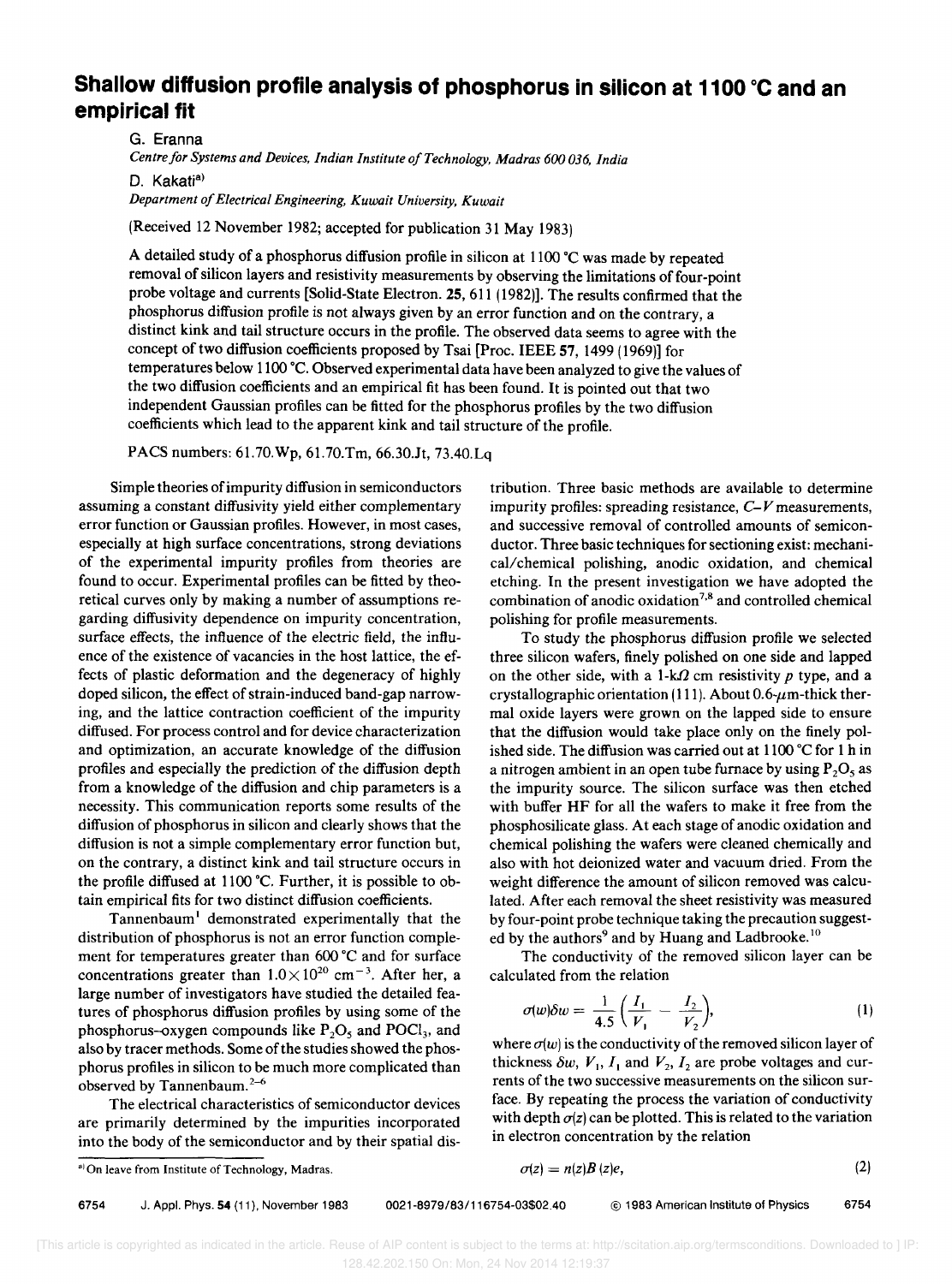where  $B(z)$  is the mobility. Using the empirical relations given by Caughey and Thomas<sup>11</sup> as modified by Plunkett *et al.*<sup>12</sup> the value of  $n(z)$  can be calculated.

From the measured values of  $I_1$ ,  $I_2$  and  $V_1$  and  $V_2$  the concentration of phosphorus was calculated for the three wafers. Figure 1 shows the impurity concentration and the depth from the silicon surface. The open circle (O) values are obtained by anodic oxidation and closed circles  $(\bullet)$  by chemical polishing. The curve shows that there are two effective diffusion sources with two different diffusivity values. The one at lower concentrations is moving faster than the one at higher concentrations. The two values calculated from the experimental results are



 $D_1 = 2.850 \times 10^{-13}$  cm<sup>2</sup>/S (slow),  $D_2 = 9.964 \times 10^{-13}$  cm<sup>2</sup>/S (fast). (3)

Several theoretical models have been proposed to explain the anomalous diffusion profiles for silicon viz. moving phase boundary by Tsai,<sup>2</sup> E-center model by Yoshida, strain induced band gap narrowing by  $Fair<sup>5</sup>$  effects of plastic deformation and degeneracy of highly doped silicon by Thai<sup>6</sup> and the retardation of P diffusion as a result of the precipitation at moving dislocations by Lawrence.<sup>13</sup>

The kink formation in phosphorus diffusion in silicon is an established phenomenon in high concentration (extrinsic) diffusion and becomes more and more pronounced with decreasing temperatures lower than 1000 °C. It was predicted by Tsai<sup>2</sup> that as the diffusion temperature increases the diffusion constants for the slow and fast diffusants, approach each other, and at 1100 °C the diffusion profile can be represented by a single diffusion constant. In our experiments however the slow and fast diffusants are clearly distinguishable even at  $1100^{\circ}$ C.



FIG. 1. Experimentally determined phosphorus diffusion profile in silicon. The smooth curve drawn to the experimental points shows kink and tail structure. The broken lines corresponds to two Gaussian curves to fit the experimental data. Open circles (0) obtained by anodic oxidation and closed circles ( $\bullet$ ) by chemical polishing technique. Triangles ( $\blacktriangle$ ) correspond to the actual phosphorus concentration as discussed in the text. The arrow mark indicates the kink position predicted by Fair and Tsai. '4

6755 J. Appl. Phys., Vol. 54, No. 11, November 1983

FIG. 2. Diffusion constants measured at different temperatures as calculated from the diffusion profiles obtained by Schewettmann and Kendall.<sup>3</sup>  $D_1$ and *D2* correspond to the slow and fast diffusants discussed in the text. The points A and B are obtained by the authors.

 [This article is copyrighted as indicated in the article. Reuse of AIP content is subject to the terms at: http://scitation.aip.org/termsconditions. Downloaded to ] IP: 128.42.202.150 On: Mon, 24 Nov 2014 12:19:37